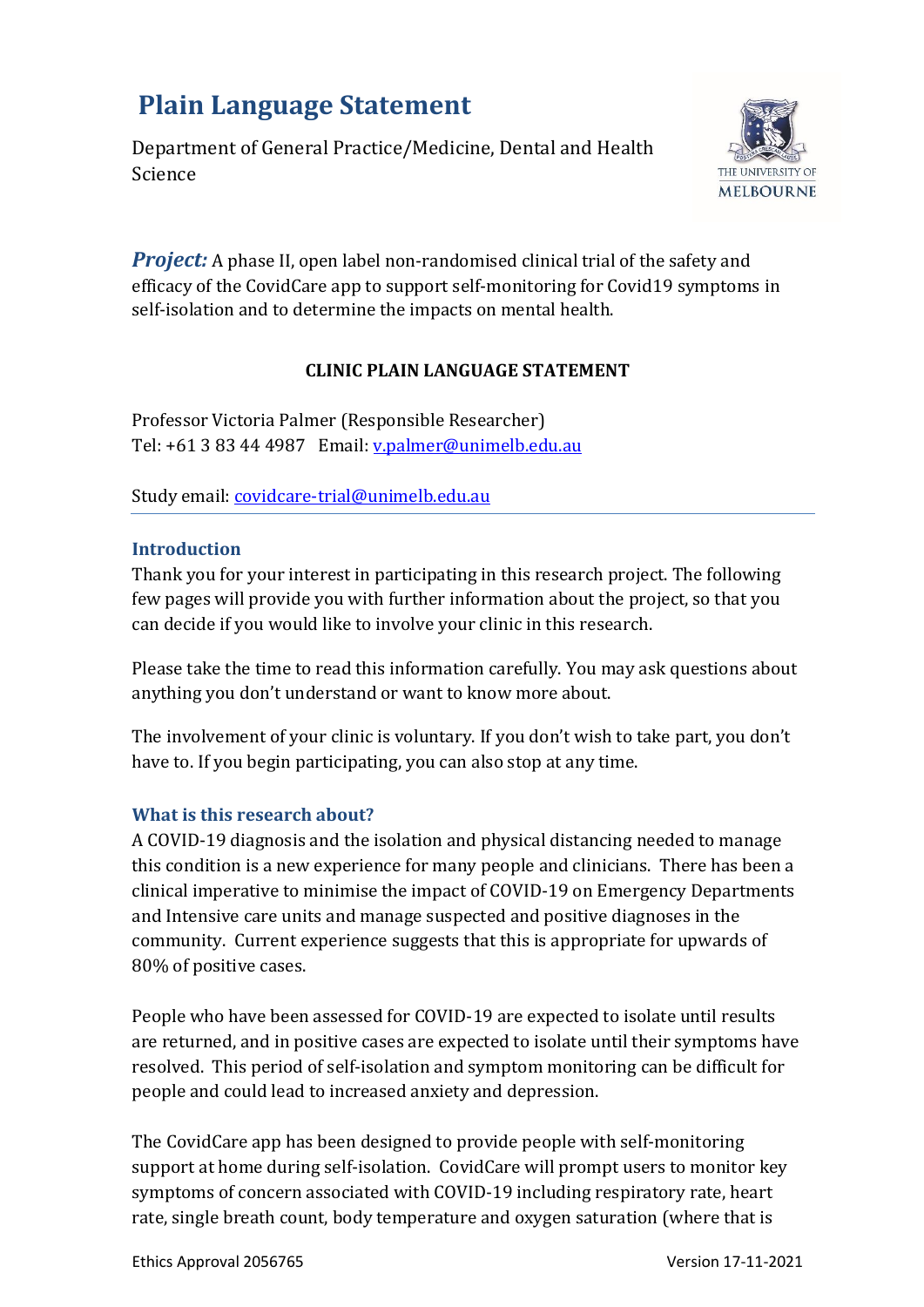possible). Recordings will be taken daily in the week following assessment and then twice daily for the following 7 days. If the data are out of threshold, or there is evidence of suspected deterioration, the app will prompt users to contact their GP or call 000.

Additionally, CovidCare includes brief screening tools for anxiety and depression and the app will suggest further follow-up if the scores entered indicate clinical concern.

Researchers at the University of Melbourne are working with the app developers and clinicians providing support to people through the COVID-19 diagnosis period and the following period of isolation for people who receive a positive diagnosis. This study has ethics approval at the University of Melbourne.

The aim of the study is to ensure that CovidCare is safe and can effectively help people monitor any symptoms they are experiencing of COVID-19. We also hope to better understand how symptoms change in the weeks following a diagnosis and the impact a COVID-19 diagnosis and isolation have on people's wellbeing. This information will allow us to develop future support services and interventions to assist people after being diagnosed with COVID-19

The CovidCare app is being made available to all adults who have a COVID-19 screening test.

More information on the app and project can be found on the study website <https://www.covidcare.io/>

# **What will I be asked to do?**

We are asking participating clinics to do the following:

- Sign a consent form indicating you understand what involvement in the CovidCare study includes
- Have a sign up at the clinic indicating that the clinic is involved in the CovidCare study.
- You agree to be listed as a participating site on the CovidCare website
- Provide a plain language statement and information sheet about CovidCare and how to access it to all adults being tested for COVID-19 through your clinic for the recruitment period.
	- This information sheet includes a code that will link the patient to this clinic.
- Provide a brief overview of the operation of the clinic through the participation period (information includes, date established; total number of tests; number of positive tests). This will be done over the phone with a researcher and will take ten minutes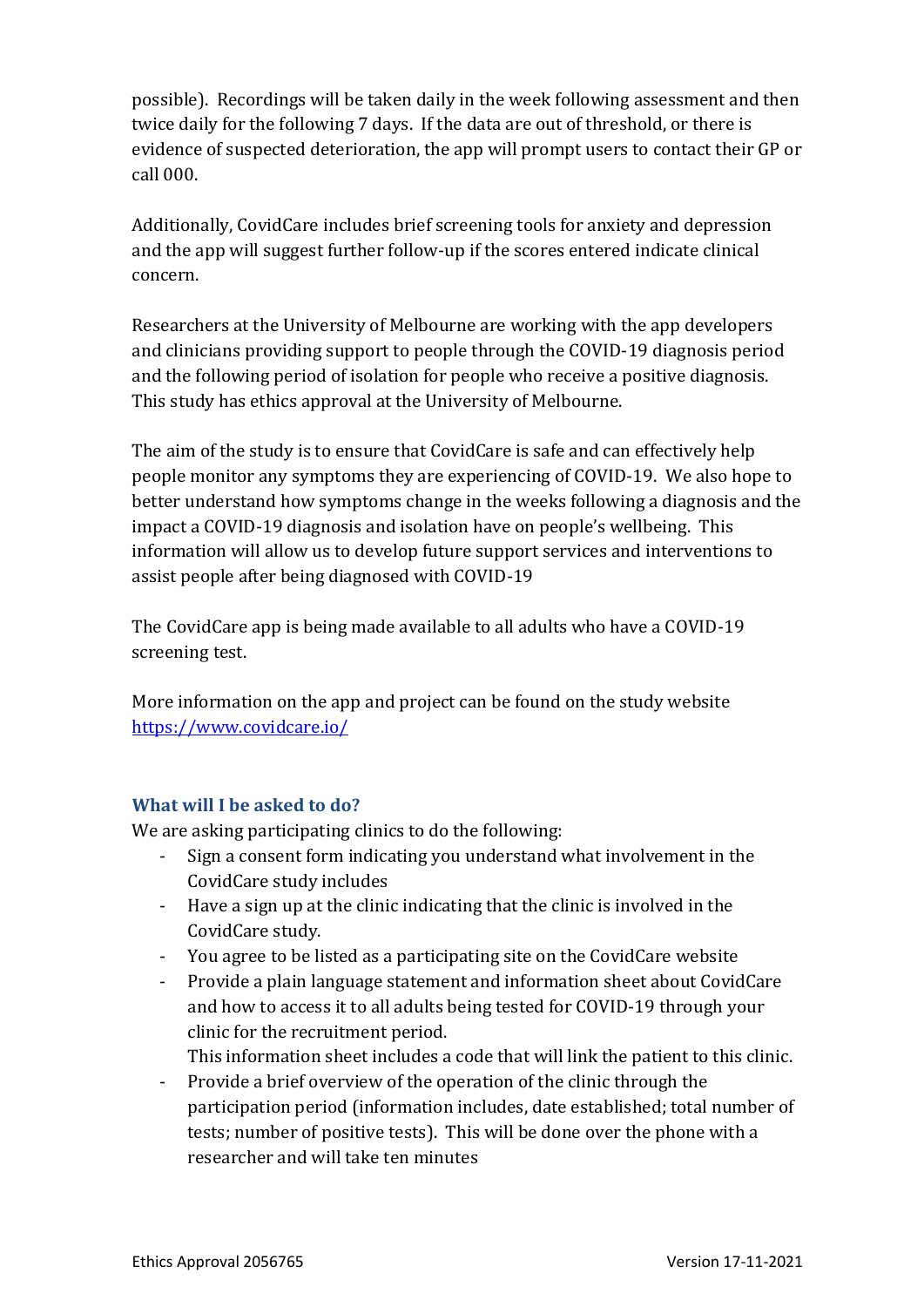### **What are the possible benefits?**

The CovidCare app will provide additional support to people diagnosed with COVID-19 during the time that they are in self-isolation following their diagnosis. The data provided from the app to the researchers will give a clearer indication of how physical and mental health symptoms change following a diagnosis of COVID-19 which can be used to provide more effective support to people diagnosed. If the participants require additional support the data within the app can provide a clearer sense of symptom progression than simple recollection.

### **What are the possible risks?**

It is possible that being diagnosed with COVID-19 and self-isolation could be distressing to some people. CovidCare provides advice to improve and measure wellbeing, and information participants are receiving contains the following support advice:

If you are concerned about your emotional wellbeing contact your GP or support services such as:

|             | - BeyondBlue: Phone: 1300 22 4636                   |
|-------------|-----------------------------------------------------|
|             | Web: https://www.beyondblue.org.au/get-support/get- |
|             | immediate-support                                   |
| - Lifeline: | Phone 13 11 44                                      |
|             | Web: https://www.lifeline.org.au/                   |

The research team is advising all users of CovidCare that the app is only to be used as a monitoring tool and cannot diagnose or predict outcomes from COVID-19. As symptoms can change rapidly in between scheduled measurements users are provided the following advice:

# **If at any stage following a diagnosis of COVID-19 you are feeling concerned about your health we recommend that you call your doctor or 000 for further follow-up.**

### **Do I have to take part?**

No. Participation is completely voluntary.

# **Will I hear about the results of this project?**

The researchers will make a summary of the study available on the study webpage, [https://www.covidcare.io/,](https://www.covidcare.io/) and accessible via the CovidCare app.

# **What will happen to information about me?**

Your involvement as a clinic will be limited to advising patients and provision of the general activity information outlined above. If you agree to be involved, your clinic will be listed on the study website. The general activity information about your clinic will be included in the study outcomes, but your individual clinic information will not